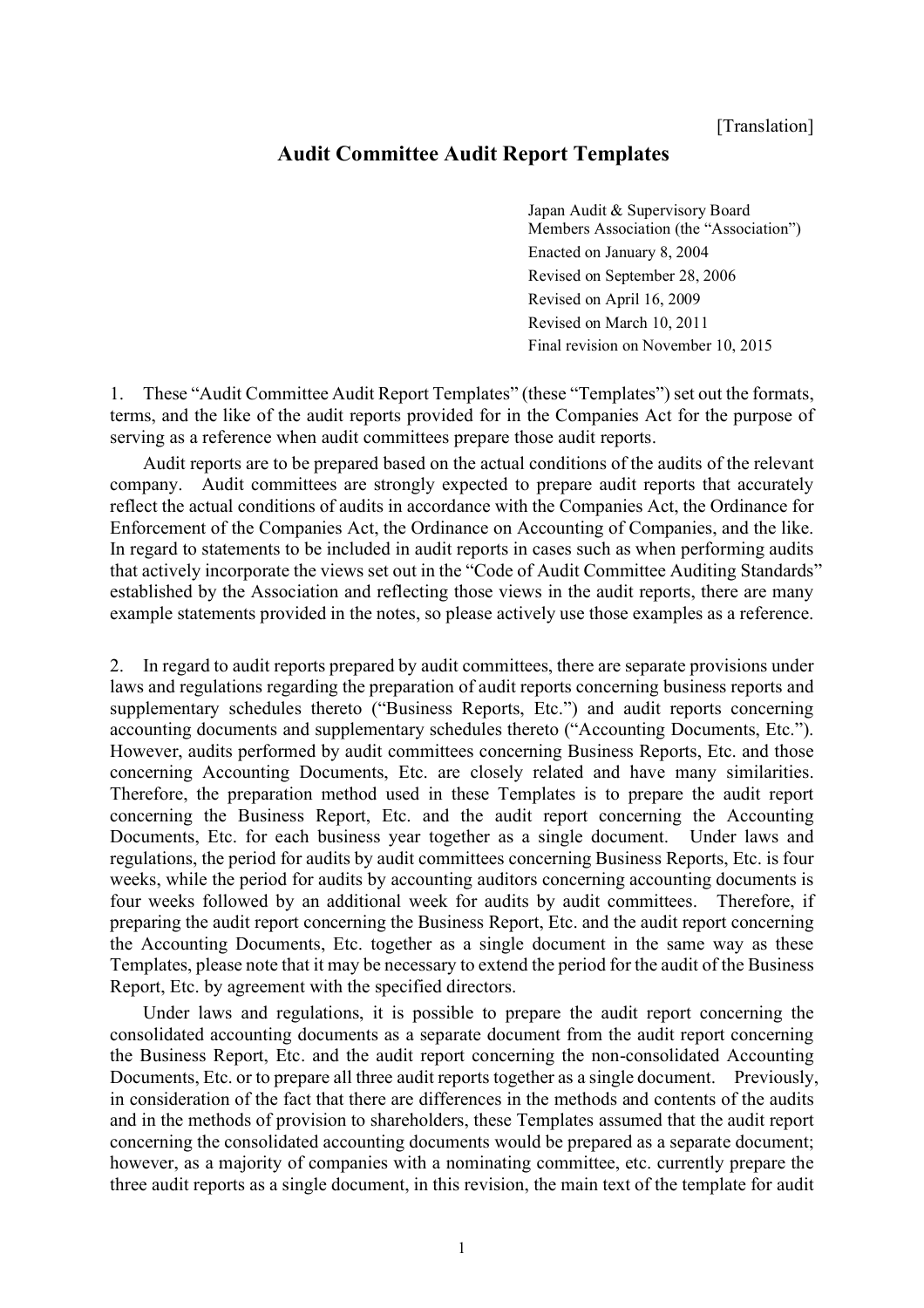committee audit reports is also provided as a single document. Additionally, under laws and regulations, it is also possible to prepare the audit report concerning the Business Report, Etc. separately and prepare the audit report concerning the consolidated accounting documents together with the audit report concerning the non-consolidated Accounting Documents, Etc. as a single document.

3. In regard to the "Method and Contents of Audits" section in audit reports, it is necessary to clearly and concisely state the methods of the audits actually performed by the audit committee while giving consideration so that it is possible to accurately judge the reliability of the audit. However, it is expected that the methods and contents of audits in each company will have their own characteristics due to factors such as differences in the company's scale, business format, organization, and establishment and operation status of internal control systems, etc., and in order for the users of the audit reports to understand those characteristics, it is also possible to state the "Method and Contents of Audits" section in audit reports more specifically. In these Templates, notes and explanations as appropriate have been added to places where a variety of possible statements are anticipated, so please refer to those notes, etc. when preparing the audit reports.

Naturally, audit reports are to be prepared on the basis of the audit committee members performing their duty of care. In order to demonstrate that audit committee members have fulfilled that duty, it is necessary for the audit committee to clearly set out auditing standards and maintain audit records, minutes of audit committee meetings, and the like.

4. These Templates are intended for companies that are both public companies and large companies as provided for in the Companies Act, and these Templates have been prepared mainly in consideration of listed companies. For audit committees of other types of companies, please prepare audit reports using these Templates as a reference as appropriate while taking matters such as the audit environment of the company into consideration.

5. If a company prepares temporary accounting documents, the audit committee must prepare an audit report concerning those documents. In this case, please prepare the audit reports concerning the temporary accounting documents using the statements, etc. regarding audits of accounting-related documents in these Templates as a reference.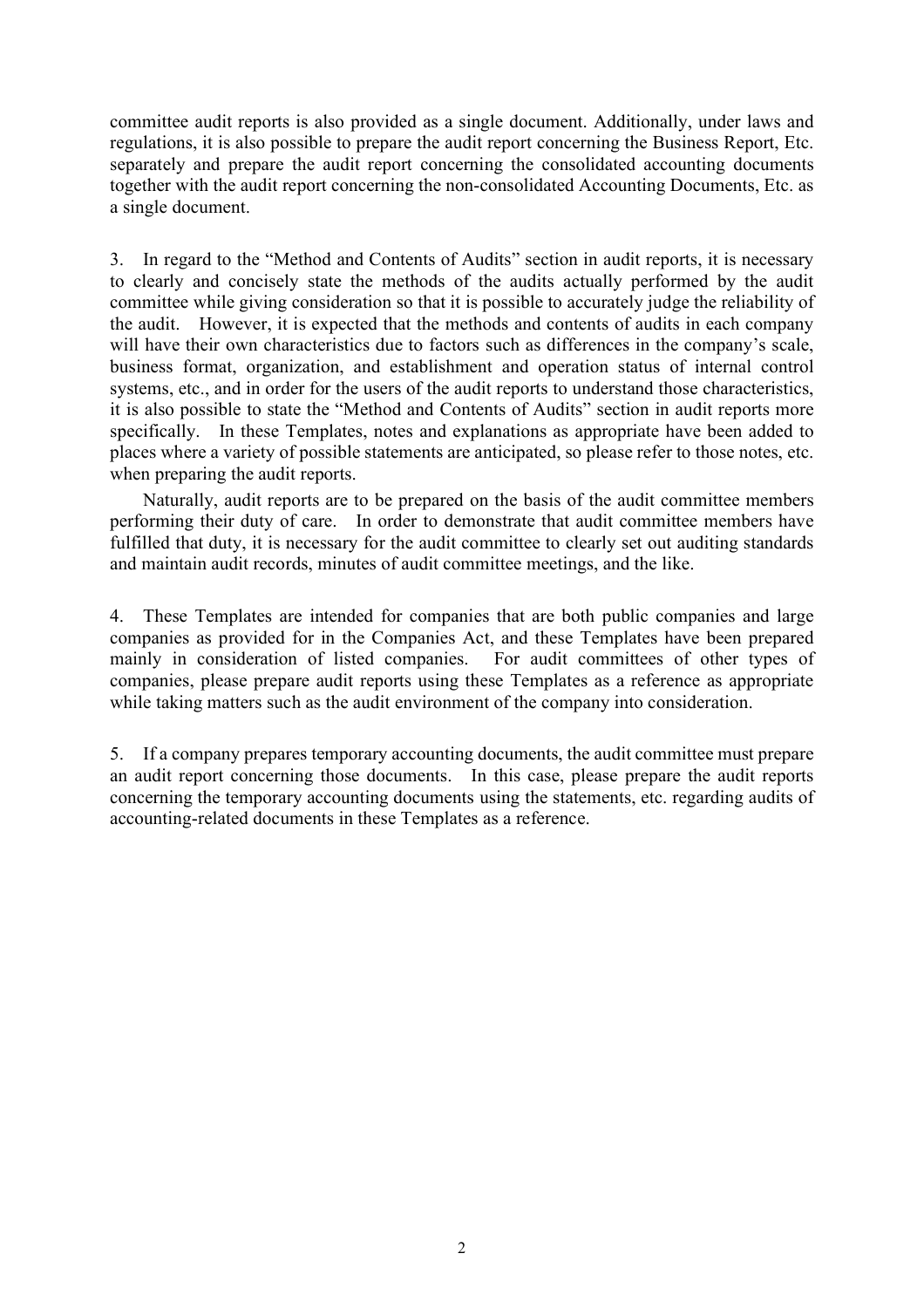**Audit Report Concerning Business Report, Etc. and Audit Report Concerning Accounting Documents, Etc. (Combined Audit Report Including Audit Report Concerning Consolidated Accounting Documents)** (Note 1)

[TBD] Co., Ltd. Executive Officer, [TBD] (Note 2) [Date]

Audit Committee (Note 3)

#### **Submission of Audit Report**

The audit committee has prepared an audit report pursuant to Article 404, paragraph (2), item (i) of the Companies Act and hereby submits it as enclosed (Note 4).

End

## **Audit Report**

The audit committee has audited the directors' and executive officers' performance of their duties for the [TBD] business year from [TBD] to [TBD] and reports as follows in regard to the method and results of those audits.

1. Method and Contents of Audits (Note 5)

In regard to the content of resolutions of the board of directors regarding the matters stated in Article 416, paragraph (1), items (i)(b) and (i)(e) of the Companies Act, as well as the systems developed pursuant to those resolutions (i.e., internal control systems) (Note 6), the audit committee periodically received reports from directors, executive officers, and employees, etc. regarding the status of the establishment and operation of those systems and as necessary requested explanations and expressed opinions in regard thereto, in addition to which the audit committee conducted audits using the following methods.

- (i) In accordance with the audit policies (Note 7) and division of duties, etc. (Note 8) determined by the audit committee (Note 9), and in cooperation with the internal control department of the company (Note 10), the audit committee attended important meetings, received reports from directors and executive officers, etc. regarding matters related to the performance of their duties, requested explanations as necessary, viewed important decision-making documents, etc., and inspected the status of operations and assets at the head office and main business locations (Note 11). Additionally, in regard to subsidiaries, the audit committee communicated and exchanged information with the directors, executive officers, and audit and supervisory board members, etc. of subsidiaries (Note 12) and received reports on business from subsidiaries as necessary. (Note 13)
- (ii) In regard to the basic policies provided for in Article 118, item (iii)(a) of the Ordinance for Enforcement of the Companies Act, the efforts provided for in item (iii)(b) of that article (Note 14), the matters given due consideration provided for in item  $(v)(a)$  of that article, and the judgment and reasons provided for in item  $(v)(b)$  of that article (Note 15), each as stated in the business report, the audit committee considered the contents thereof taking into account matters such as the status of deliberations at meetings of the board of directors and other deliberations.
- (iii) The audit committee oversaw and verified whether the accounting auditor maintained an independent position and conducted an appropriate audit, received reports from the accounting auditor on the status of the performance of its duties, and requested explanations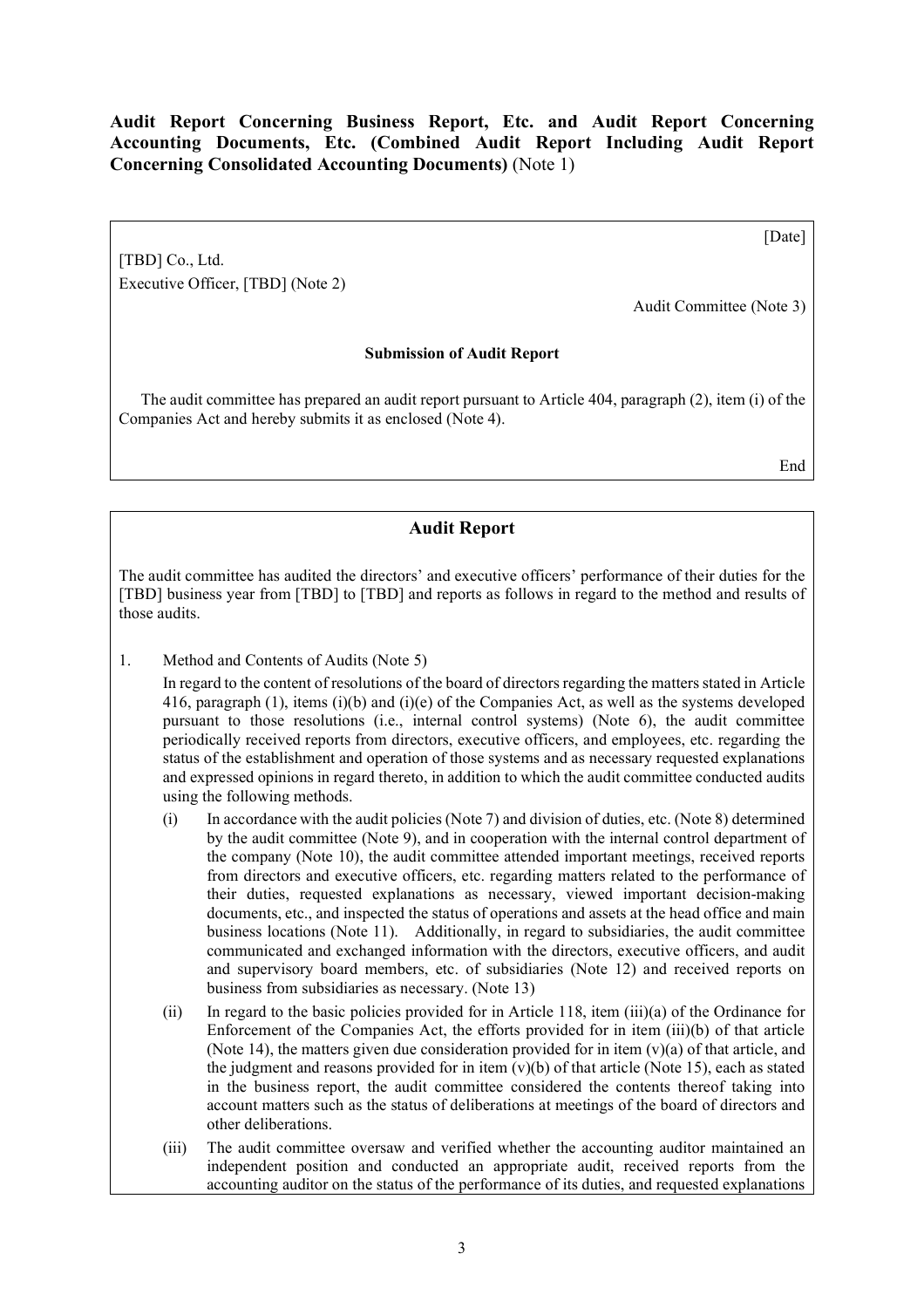as necessary. Additionally, the audit committee received notification from the accounting auditor that, in accordance with the "Quality Control Standards for Audits" (Business Accounting Council, October 28, 2005), etc., it had developed systems in order to ensure that its duties are appropriately performed (i.e., notification of the matters stated in the items of Article 131 of the Ordinance on Accounting of Companies) and requested explanations as necessary. (Note 16)

Using the methods above, the audit committee examined the business report, the supplementary schedules thereto, the accounting documents (i.e., the balance sheet, statement of income, statement of changes in net assets, and explanatory notes to accounting documents (Note 17)), the supplementary schedules to the accounting documents, **and the consolidated accounting documents (i.e., the consolidated balance sheet, consolidated statement of income, consolidated statement of changes in net assets, and explanatory notes to consolidated accounting documents)** for the business year.

- 2. Audit Results (Note 18)
	- (1) Results of audit of business report, etc.
		- (i) We find that the business report and the supplementary schedules thereto accurately present the status of the company in accordance with laws, regulations, and the articles of incorporation.
		- (ii) We do not find any misconduct nor any material fact constituting a violation of any law, regulation, or the articles of incorporation in relation to the directors' and executive officers' performance of their duties (Note 19). (Note 20)
		- (iii) We find the content of the resolutions of the board of directors regarding internal control systems to be reasonable. (Note 21) Additionally, we do not find any matters that should be commented upon in regard to the statements in the business report or the directors' and executive officers' performance of their duties relating to the internal control systems. (Note 22)
		- (iv) We find the basic policy regarding persons who control the determination of financial and business policies of the company stated in the business report to be reasonable. We find that the efforts provided for in Article 118, item (iii)(b) of the Ordinance for Enforcement of the Companies Act stated in the business report are in compliance with that basic policy and do not harm the common interests of the shareholders of the company, and that their purpose is not to maintain the positions of the directors of the company. (Note 23)
		- (v) In regard to transactions with parent companies, etc. stated in the business report, we do not find any matters that should be commented upon in regard to the matters given due consideration so that the interests of the company are not harmed when engaging in such transactions (Note 24), the judgment of the board of directors regarding whether or not such transactions harm the interests of the company, and the reasons for that judgment (Note 25).
	- (2) Results of audit of accounting documents and supplementary schedules thereto We find the methods and results of the audit by the accounting auditor, [TBD] (Note 26), to be reasonable. (Note 27)

## **(3) Results of audit of consolidated accounting documents**

## **We find the methods and results of the audit by the accounting auditor, [TBD] (Note 28), to be reasonable. (Note 29)**

- 3. Opinion of Audit Committee Member [Name] (If there are differing audit opinions) (Note 30)
- 4. Subsequent Events (If material subsequent events have occurred) (Note 31)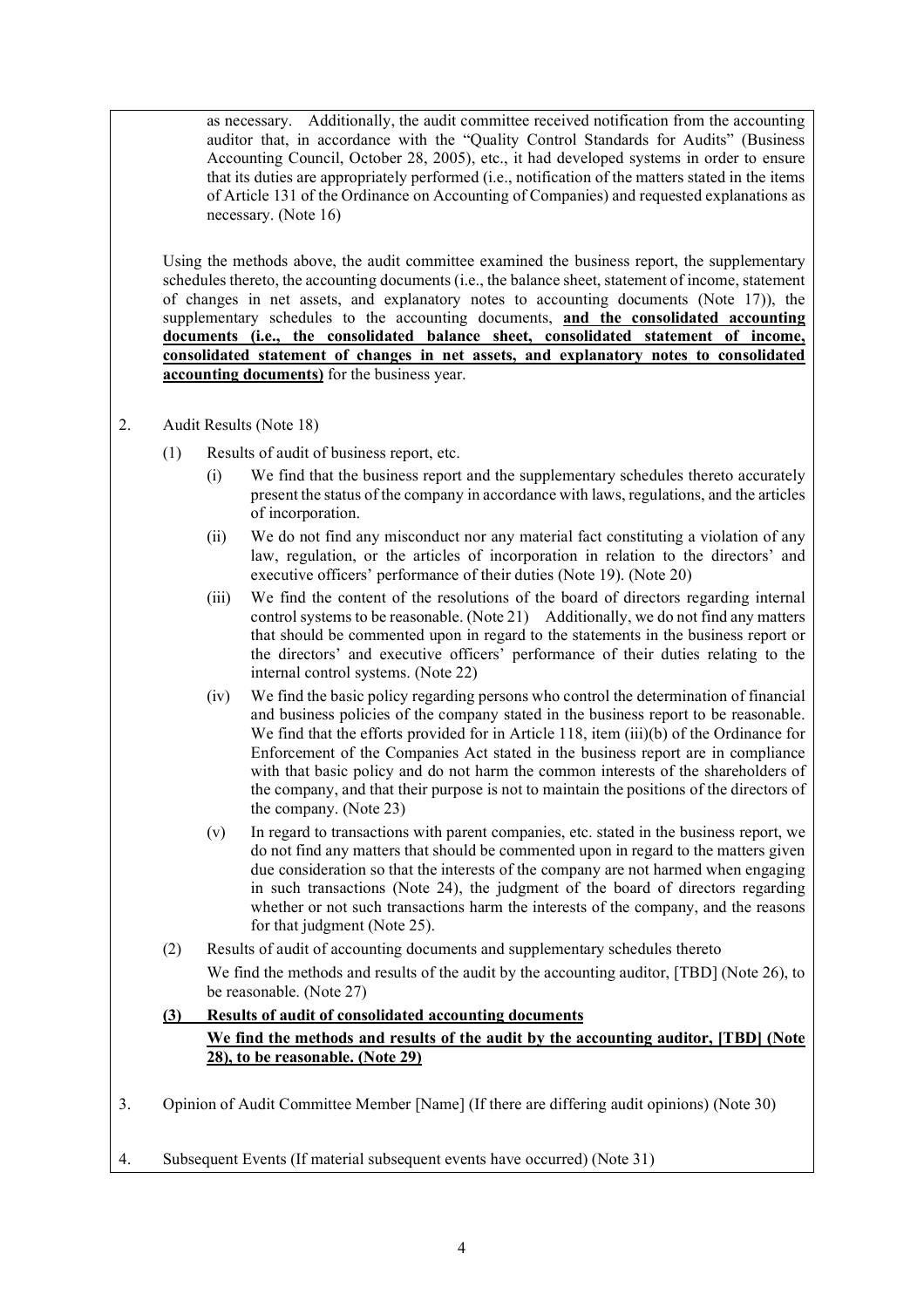|        | [Date] (Note 32)                                                                                                                                                     |                        |
|--------|----------------------------------------------------------------------------------------------------------------------------------------------------------------------|------------------------|
|        | [TBD] Co., Ltd.; Audit Committee                                                                                                                                     |                        |
|        | Audit Committee Member                                                                                                                                               | [Name] [Seal]          |
|        | Audit Committee Member                                                                                                                                               | [Name] [Seal]          |
|        | Audit Committee Member                                                                                                                                               | [Name] [Seal]          |
|        | Audit Committee Member                                                                                                                                               | [Name] [Seal]          |
|        |                                                                                                                                                                      | (Signatures) (Note 33) |
| (Note) | Audit Committee Members [TBD] and [TBD] are outside directors provided for in Article<br>2, item (xv) and Article 400, paragraph (3) of the Companies Act. (Note 34) |                        |

- (Note 1) These Templates are to be used when preparing the audit report concerning the Business Report, Etc., the audit report concerning the Accounting Documents, Etc., and the audit report concerning the consolidated accounting documents together as a single document. If separately preparing the audit report concerning the consolidated accounting documents, please delete the underlined portions of the main text of these Templates.
- (Note 2) Audit reports are to be submitted to the "specified directors" pursuant to Article 132, paragraph (1) of the Ordinance for Enforcement of the Companies Act and Article 132, paragraph (1) of the Ordinance on Accounting of Companies. For companies with a nominating committee, etc., it is likely that in many cases, the "specified directors" will be the representative executive officers or the executive officers who performed duties relating to the preparation of the business report and Accounting Documents, Etc. (please refer to Article 132, paragraph (4) of the Ordinance for Enforcement of the Companies Act and Article 130, paragraph (4) of the Ordinance on Accounting of Companies), so state the titles and names of those persons.
- (Note 3) The handling of the seal of the audit committee on the cover sheet follows the internal regulations of the company.
- (Note 4) The cover sheet provided assumes that the audit report is submitted in writing. The audit report can be prepared by electronic or magnetic methods, and in that case, certain revisions will be necessary, such as changing "as enclosed" to "as attached."
- (Note 5) In regard to "1. Method and Contents of Audits," please note that while a summary of the audit methods was required under the former Commercial Code, the Companies Act requires not a summary, but rather a more specific description of the methods and contents of the audits actually conducted (Article 131, paragraph (1), item (i) of the Ordinance for Enforcement of the Companies Act; Article 129, paragraph (1), item (i) of the Ordinance on Accounting of Companies). It is expected that stating the specific methods and contents will lead to greater understanding by the users of the audit report. In particular, in cases where there are audit items specific to the company for the period under review, such as if there is an audit item set as an important audit matter and given particular focus when conducting the audit (a priority audit item), it is preferable to make specific statements, such as "... determined by the audit committee, setting [TBD] as a priority audit item, and in cooperation with the internal control department of the company, the audit committee attended important meetings ..."
- (Note 6) These Templates refer to the systems actually developed pursuant to resolutions by the board of directors regarding the matters stated in Article 416, paragraph (1), items (i)(b) and (i)(e) of the Companies Act as "internal control systems." For the phrase "internal control systems," please consider the appropriate term to use based on the actual conditions of the company, such as "overall systems relating to the internal controls of the company." It is also possible to refer to the specific headings and page numbers, etc. in the business report.
- (Note 7) "Audit policies" can be changed to "audit policies for the period under review" if you wish to clearly state that the audits were performed in accordance with the audit policies for the period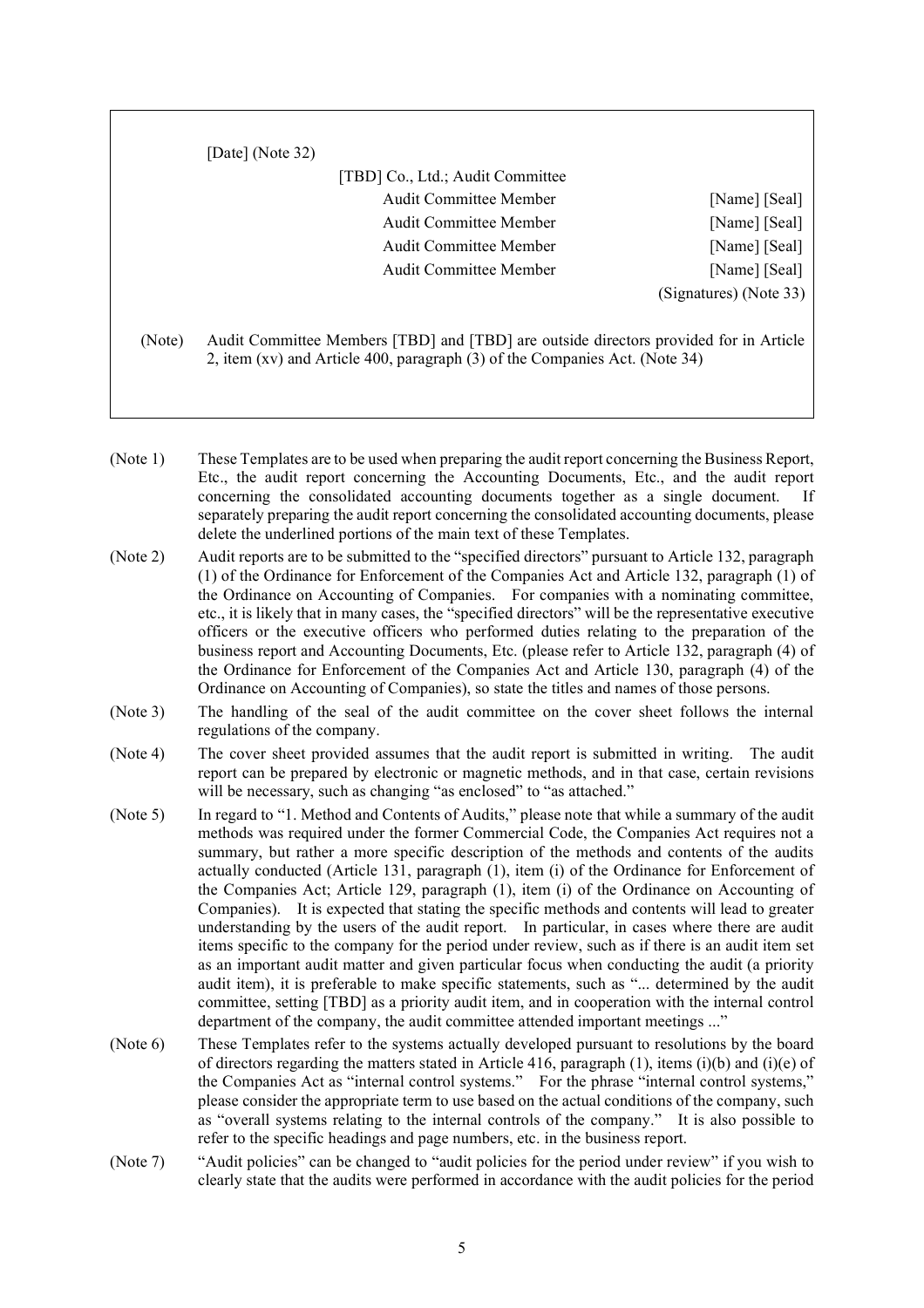being audited. Additionally, it is also possible to specifically state the audit policies for the period under review.

- (Note 8) "Audit policies and division of duties, etc. determined by the audit committee" includes the appointment of "audit committee members appointed by the audit committee" stated in provisions such as Article 405, paragraphs (1) and (2) of the Companies Act.
- (Note 9) If the audit committee has established audit committee audit standards, it is preferable to include a statement such as, "In compliance with the audit committee audit standards established by the audit committee, in accordance with the audit policies and division of duties, etc., ..."
- (Note 10) For "internal control department of the company," please state the appropriate department name, etc. in accordance with the actual conditions of the company, such as "the internal audit department and other departments responsible for internal controls of the company."
- (Note 11) For "attended important meetings ... and inspected the status of operations and assets at the head office and main business locations," use an appropriate expression based on the actual conditions of audits in the company. For example, depending on the composition of audit committee members, the status of the establishment and operation of internal control systems, and the status of cooperation with the internal control department, it is also possible to include a statement such as "... inspected the process and contents of decision-making at important meetings, etc., the contents of principal decision-making documents and other important documents, etc. relating to business execution, the status of the performance of duties by the executive officers (and other principal employees, etc.), and the status of the operations and assets of the company."
- (Note 12) For "the directors, executive officers, and audit and supervisory board members, etc. of subsidiaries," please choose the appropriate terms based on whether the subsidiaries are companies with audit and supervisory board members or companies with a nominating committee, etc.
- (Note 13) "Received reports on business from subsidiaries as necessary" does not mean that audit committee members appointed by the audit committee exercised their rights to investigate the status of operations or financial status of a subsidiary provided for in Article 405, paragraph (2) of the Companies Act but instead refers to day-to-day or general audit activities relating to subsidiaries. If audit committee members appointed by the audit committee exercised their rights to investigate the status of operations or financial status of a subsidiary, it is possible to include a statement such as "requested reports on business from subsidiaries as necessary, and investigated the status of the operations and finances of subsidiaries."
- (Note 14) The statement regarding "the basic policies provided for in Article 118, item (iii)(a) of the Ordinance for Enforcement of the Companies Act, the efforts provided for in item (iii)(b) of that article ... stated in the business report" applies to cases in which the company has established takeover defense measures. It is not necessary to include this statement if the matters listed in Article 118, item (iii) of the Ordinance for Enforcement of the Companies Act are not stated in the business report. Please also refer to Note 23.
- (Note 15) If the matters provided for in Article 118, item (v) of the Ordinance for Enforcement of the Companies Act are not stated in the business report, the statement regarding "the matters given due consideration provided for in item (v)(a) of that article, and the judgment and reasons provided for in item  $(v)(b)$  of that article ... stated in the business report" does not need to be stated in the audit report (Article 131, paragraph (1), item (ii) and Article 129, paragraph (1), item (vi) of the Ordinance for Enforcement of the Companies Act).
- (Note 16) The audit committee must state "matters related to systems for ensuring that the performance of the duties of Accounting Auditor(s) is being carried out appropriately" (Article 129, paragraph (1), item (ii) and Article 127, item (iv) of the Ordinance on Accounting of Companies; "Systems to Ensure Appropriate Performance of Accounting Auditor Duties") in the audit report. After receiving notification from the accounting auditor of matters relating to those systems (Article 131 of the Ordinance on Accounting of Companies; the wording of the relevant provision is "matters related to systems for ensuring that the performance of the duties of Accounting Auditor(s) is being carried out appropriately") (the notification is to be received by the audit committee members that are "specified audit and supervisory board members" as provided for in Article 130, paragraph (5), item (iv) of the Ordinance on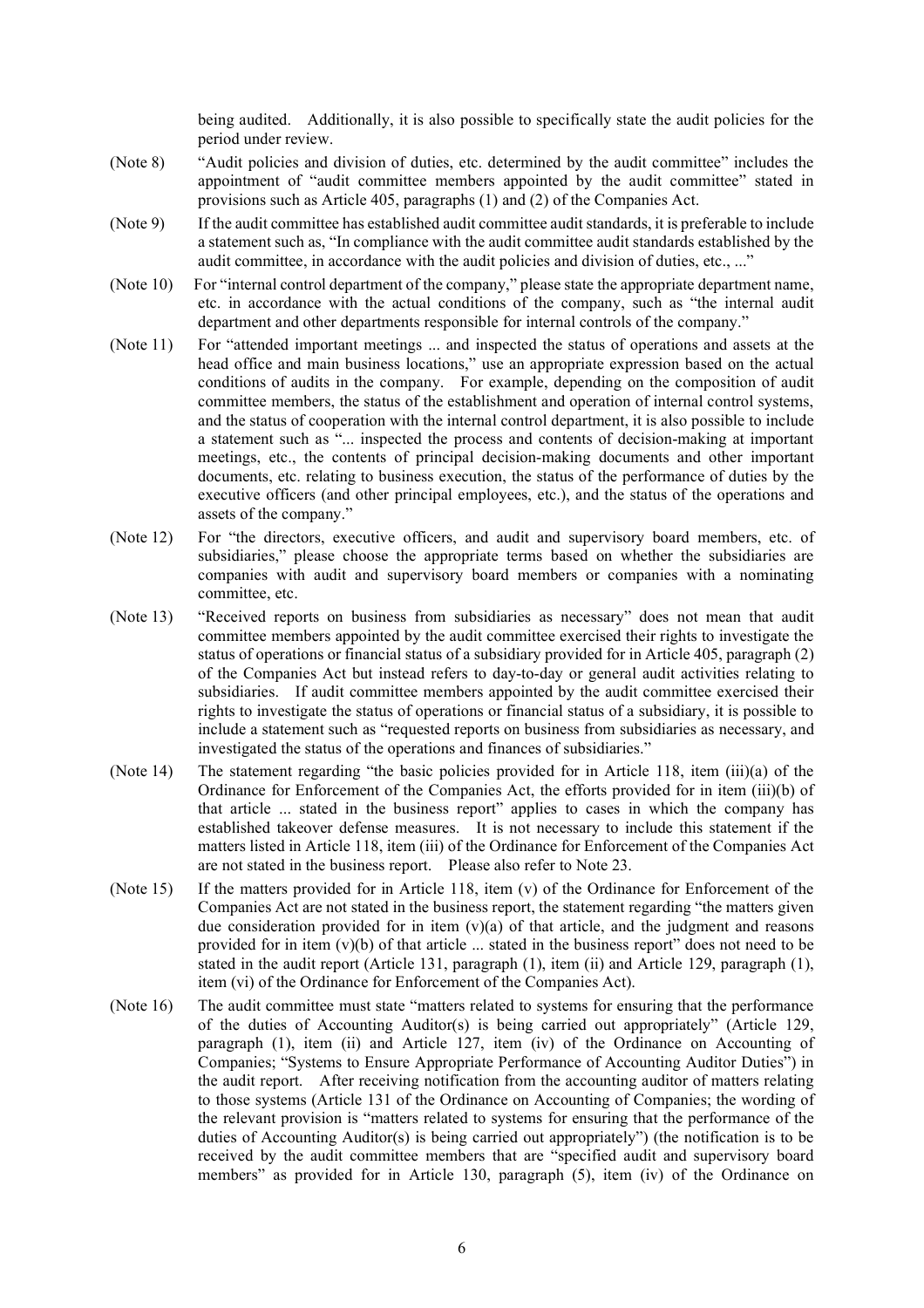Accounting of Companies), the audit committee confirms whether those systems are developed in accordance with certain appropriate standards. In these Templates, the notification matters regarding the Systems to Ensure Appropriate Performance of Accounting Auditor Duties and the confirmation method thereof are referred to in the sentence, "Additionally, the audit committee received notification from the accounting auditor ... and requested explanations as necessary." In these Templates, the "Quality Control Standards for Audits" (Business Accounting Council, October 28, 2005) are used as "certain appropriate standards," but other standards are also important, such as the practical guidelines of the Japanese Institute of Certified Public Accountants (Quality Control Standards Committee Statement No. 1, "Quality Control for Audit Firms," and Auditing Standards Committee Statement No. 220, "Quality Control for an Audit of Financial Statements").

In these Templates, the results of the confirmation by the audit committee regarding the Systems to Ensure Appropriate Performance of Accounting Auditor Duties are not stated as a separate matter but are included in the statements to the effect that the methods and results of the audit by the accounting auditor are found to be reasonable in "(2) Results of audit of accounting documents and supplementary schedules thereto" in "2. Audit Results." If there are any matters that should be particularly emphasized or any matters that are considered appropriate to be clearly stated in regard to the Systems to Ensure Appropriate Performance of Accounting Auditor Duties, please specifically state those matters in "1. Method and Contents of Audits" or in "(2) Results of audit of accounting documents and supplementary schedules thereto" in "2. Audit Results."

- (Note 17) If the explanatory notes to accounting documents are not prepared as separate materials, please state "... the business report, the supplementary schedules thereto, the accounting documents (i.e., the balance sheet, statement of income, and statement of changes in net assets), the supplementary schedules to the accounting documents ..." (please refer to Article 57, paragraph (3) of the Ordinance on Accounting of Companies).
- (Note 18) If there are any matters to be commented upon in regard to the "Audit Results" section, state that and the relevant facts clearly and concisely. If investigations necessary for audits could not be performed, state that and the reasons therefor in the relevant section. Additionally, if priority audit items are mentioned in "1. Method and Contents of Audits," it is also possible to state matters such as the audit results for those priority audit items in "Audit Results." The same applies in cases where statements were made in "1. Method and Contents of Audits" about matters regarding which explanations were requested or opinions were expressed in relation to internal control systems or about matters learned through communication or information exchanges with directors, executive officers, and audit and supervisory board members, etc. of subsidiaries that affected the audit.

When preparing the "Audit Results" section, if there are material facts relating to the status of the company, such as events or circumstances pertaining to the assumption of the company being a going concern, material accidents or damage, or material litigation, confirm the statements in the business report or other documents, consider whether statements should be made in the audit report, and include such statements if you find it necessary to do so.

- (Note 19) "Performance of their duties" can also be written as "execution of their duties" in accordance with the wording used in laws and regulations (please refer to Article 131, paragraph (1), item (ii) and Article 129, paragraph (1), item (iii) of the Ordinance for Enforcement of the Companies Act). In these Templates, "performance of their duties" is used throughout.
- (Note 20) If any misconduct or any material fact constituting a violation of laws, regulations, or the articles of incorporation in relation to the directors' or executive officers' performance of their duties is found, specifically state that fact.

If the audit committee members have publicly announced an opinion in the course of their duties, such as in cases where a third-party allotment is performed during the period under review and the opinion of the audit committee members regarding whether it constitutes an issuance under favorable conditions is announced, it is possible to state a summary of that opinion if necessary.

(Note 21) If resolutions by the board of directors relating to internal control systems are "found inappropriate" (Article 131, paragraph (1), item (ii) and Article 129, paragraph (1), item (v) of the Ordinance for Enforcement of the Companies Act), it is required to specifically state that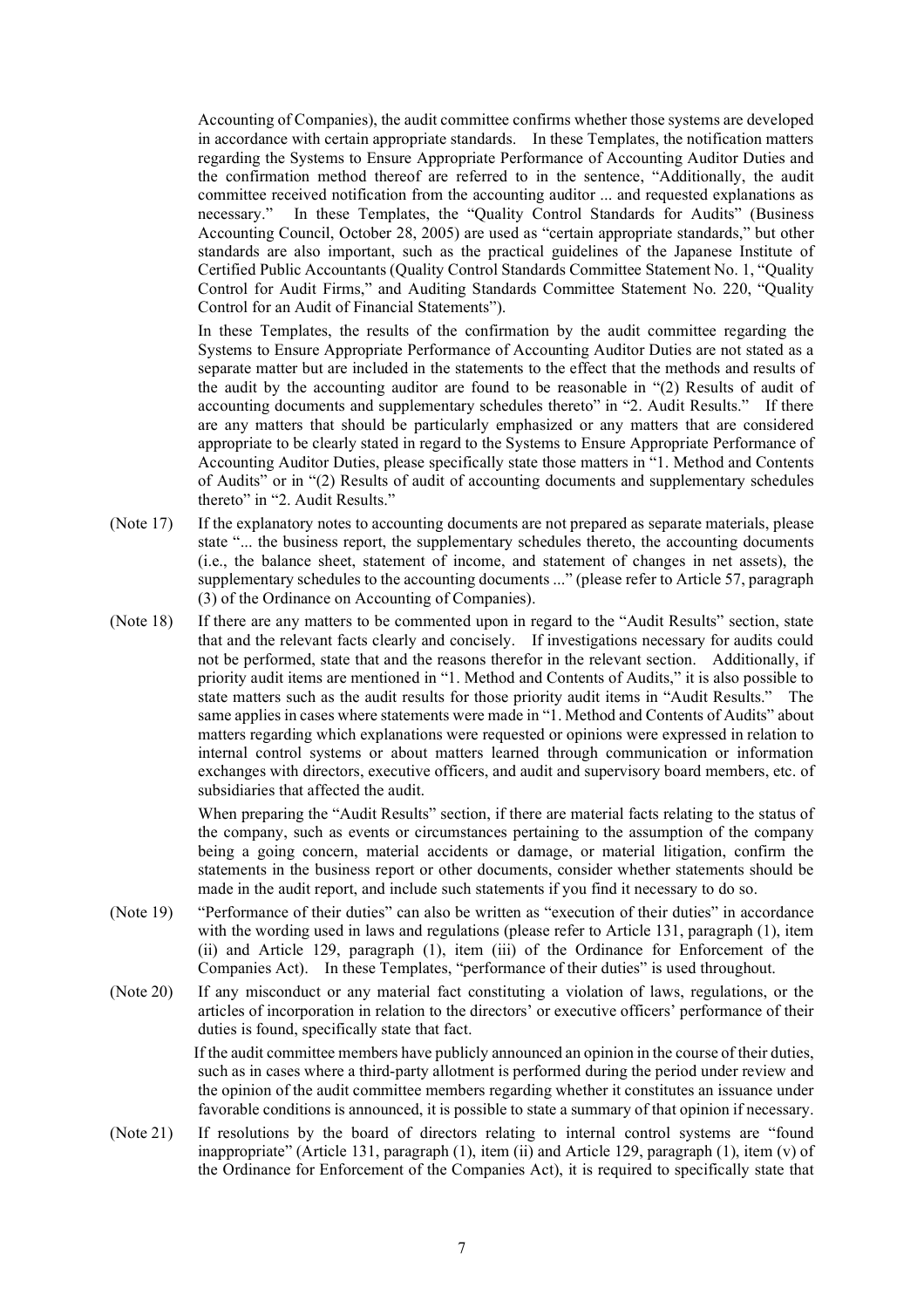fact and the reasons therefor.

In particular, the contents of resolutions by the board of directors regarding systems to ensure the effectiveness of audit committee audits (i.e., the matters listed in the items of Article 112, paragraph (1) of the Ordinance for Enforcement of the Companies Act) such as matters related to employees appointed to support the duties of the audit committee, systems for directors and employees, etc. of the company and its subsidiaries to report to the audit committee and other systems relating to reports to the audit committee, systems to ensure that any person who makes a report to the audit committee does not receive disadvantageous treatment due to having done so, and procedures for the advance payment or reimbursement of expenses arising in connection to the performance of audit committee duties and other matters relating to policies on the handling of expenses or debts arising in connection to the performance of audit committee duties are particularly important in order to achieve effective audits by the audit committee, and if there is any problem, etc. in regard thereto, please proactively state that fact.

(Note 22) If the summary of the operation status of internal control systems stated in the business report is "found inappropriate" (Article 131, paragraph (1), item (ii) and Article 129, paragraph (1), item (v) of the Ordinance for Enforcement of the Companies Act), it is required to specifically state that fact and the reasons therefor.

> If significant corporate wrongdoing occurred in the period under review or the previous period, in most cases, it is likely that that fact and the status of measures to identify causes and prevent reoccurrence are material matters that should also be stated in the business report. The responsibility of the audit committee is to express opinions regarding matters such as (i) whether the contents of statements in the business report are appropriate and (ii) whether any problem, etc. can be found in regard to the status of business execution in order to prevent reoccurrence taking into consideration the directors' and executive officers' duty of care.

- (Note 23) This is a statement of an opinion regarding takeover defense measures, etc. and the judgment of the board of directors in regard thereto (Article 131, paragraph (1), item (ii) and Article 129, paragraph (1), item (vi) of the Ordinance for Enforcement of the Companies Act; if those matters are not stated in the business report, it is not necessary to state this item). Considering that the judgment and role of audit committees in regard to the appropriateness of takeover defense measures is receiving greater attention, if there are any matters that should be commented upon, it is preferable to specifically state those matters. "The basic policy regarding persons who control the determination of financial and business policies of the company stated in the business report" and "the efforts provided for in Article 118, item (iii)(b) of the Ordinance for Enforcement of the Companies Act stated in the business report" can also be changed to refer to the specific headings and page numbers, etc. in the business report.
- (Note 24) For transactions with parent companies, etc. that require a note regarding transactions with related parties in the explanatory notes to the accounting documents, it is necessary to state the measures given due consideration so that the interests of the company are not harmed when engaging in such transactions, the judgment of the board of directors, and the reasons for that judgment in the business report (Article 118, item (v) of the Ordinance for Enforcement of the Companies Act). Additionally, if those matters are stated in the business report, the opinion of the audit committee in regard to those matters must be stated in the audit report (Article 131, paragraph (1), item (ii) and Article 129, paragraph (1), item (vi) of the Ordinance for Enforcement of the Companies Act). Even if it is stated in the business report that there were no matters given due consideration so that the interests of the company are not harmed, the audit committee must express an opinion regarding whether or not that judgment is appropriate.
- (Note 25) If the judgment of the board of directors differs from the opinion of the outside directors, that opinion must also be stated in the business report (Article 118, item (v)(c) of the Ordinance for Enforcement of the Companies Act). If the judgment of the board of directors and the opinion of the outside directors is different, then taking into account the judgment of the board of directors and the reasons therefor and the opinion of the outside directors, it is necessary for the audit committee to sufficiently consider whether or not there are any matters to be commented upon by meanssuch as exchanging opinions with the representative executive officer or outside directors as necessary.
- (Note 26) State the name of the auditing firm or the name and office name of the certified public accountant.